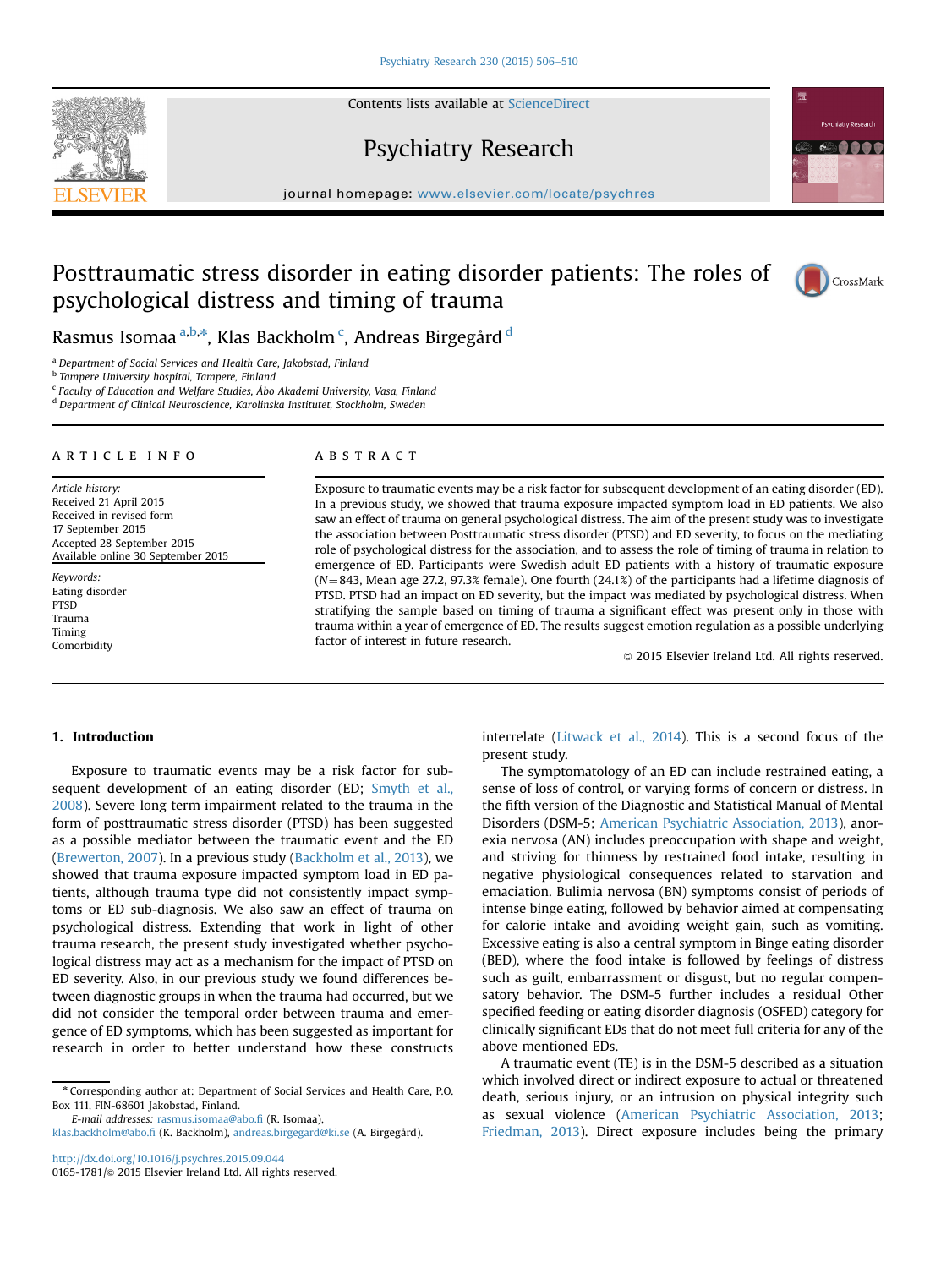victim or witnessing the event, while indirect exposure is learning about such an event happening to a close relative or friend.

Exposure to a TE is a required stressor criterion for a PTSD diagnosis. Additional criteria include intrusive symptoms, i.e. when the trauma is re-experienced in a sudden and involuntary manner, and avoidance of reminders of the trauma. Further symptoms include negative changes in cognition and mood, e.g. loss of interest in daily activities or persistent negative thoughts about oneself or the world, and alterations in arousal/reactivity such as vigilance, aggression, or self-destructiveness (American Psychiatric Association, 2013; Friedman et al., 2011; Miller et al., 2014).

Normal responses in the direct aftermath of traumatic exposure often include varying stress-related psychological and physical reactions. Most people will be able to cope with the event, and responses will gradually diminish and finally disappear in the months following the crisis. However, in a minority of those affected, involuntary stress reactions will continue in the long run (Norris et al., 2009; Vogt et al., 2014). To be able to cope with this distress, a person may develop persistent emotion regulation strategies such as avoidance strategies or negative cognitive alterations, tension-reducing behaviors such as binge eating (Briere and Spinazzola, 2005), and/or strict control strategies (Briere and Scott, 2007; Litwack et al., 2014).

Knowledge is limited about the pathways between exposure to a TE and its association with development of an ED or ED severity, and role the timing of the traumatic exposure may have (Brewerton, 2007; Briere and Spinazzola, 2005). Exposure to a TE may not necessarily be related to more ED impairment if this is defined as severity of symptoms (Brewerton, 2007), but has been proposed as a risk factor for developing EDs (Amstadter et al., 2013; Briere and Scott, 2007). The subtype of trauma may in turn be of importance, as interpersonal violence, and in particular sexual trauma, commonly have been associated with ED (Backholm et al., 2013; Lejonclou et al., 2014; Mitchell et al., 2012). Traumatic exposure also seems to be specifically linked to ED symptoms of a binge/purge subtype, as compared to restrictive types of EDs (Brewerton, 2007).

Is the traumatic exposure in itself or the possible post-trauma psychological distress central for the connection between ED symptomatology and trauma? The role of comorbid mediating factors is unclear and Mitchell and colleagues (2012) suggest that due to the etiological complexity of EDs, there may not be a "one size fits all" conceptualization of the link between traumatic exposure and an ED. However, scholars have suggested that the development of PTSD may partially or fully mediate the relation (Dansky et al., 1997; Mitchell et al., 2012); that is, ED symptoms may result from trauma if significant psychiatric sequelae develop from it, but not otherwise. Several other forms of psychological distress, including major depression, dissociation or substance abuse, may also be associated with trauma history in ED samples (Brewerton, 2007). It is not clear whether PTSD specifically, or psychiatric symptoms generally, are related to ED, in the context of traumatic exposure. In Fig. 1, a conceptual framework for the possible roles of traumatic exposure, PTSD, psychological distress, and ED is presented. The mediation pathway from trauma via PTSD to ED has been suggested previously (Brewerton, 2007), and general psychological distress (symptoms of depression and anxiety) associated with the PTSD may be more proximally related to ED. Thus, traumatic exposure may influence ED both directly and indirectly via PTSD, and PTSD in turn may exert an effect directly or via depressive and anxious symptoms. The present study aimed to test the second part of the model; the possible mediation of PTSD by general psychopathology, to impact ED.

In addition to the issue of mediating comorbid factors, the timing of the TE in relation to the emergence of first ED symptoms, such as body concern, weight regulation etc, needs to be taken



Fig. 1. Conceptual framework for the roles of traumatic exposure, posttraumatic stress disorder (PTSD), and psychological distress for eating disorder severity (ED).

into account. After trauma, e.g. symptoms of PTSD, problems with emotion regulation, insecure attachment patterns, or inadequate interpersonal skills may develop prior to, alongside or following the emergence of an ED, and may impact ED presentation (Fairbank et al., 2014; Pat-Horenczyk, 2008; Resick et al., 2012). Although causal links between e.g. childhood adversity and adult psychological disorders may be elusive, since complex patterns of contextual factors have contributed to personal development (Briere and Jordan, 2009), temporal relations between trauma and ED symptoms may yield insights into when and for whom trauma history is an important intervention target in ED care.

#### 1.1. Aims

The aim of the present study was to investigate the association between PTSD and ED severity, to focus on the mediating role of psychological distress for the above-mentioned association, and to assess the role of timing of trauma in relation to emergence of ED.

#### 2. Method

Participants were the adult ED patients who reported a trauma  $(N=843)$  in the study by Backholm and colleagues (2013). The data was extracted from the internet-based and fully computerized"Stepwise" assessment system and clinical database (Birgegård et al., 2010). Data was collected prior to treatment start when intent to treat was established, and ED and comorbid psychiatric diagnoses were assessed using semi-structured interviews, followed by clinical ratings, demographic and psychiatric history data, and questionnaires. At time of extraction 41 specialist ED units in Sweden used Stepwise. The participants (97.2% female) were  $M=27.2$  years old (range 18–66,  $SD=8.67$ ). Below we describe the measures analyzed in the present study; for a description of all measures included see Backholm et al. (2013).

## 2.1. Measures

#### 2.1.1. ED diagnosis

ED diagnosis was determined by the clinician conducting the assessment based on a suggestion from a structured interview, until February 2008 the ED module of the Structured Clinical Interview for DSM-IV Axis I disorders (SCID-I; First et al., 1998) and later the Structured ED Interview (SEDI; De Man Lapidoth and Birgegård, 2010). The SEDI, developed specifically for the Stepwise system, is based on DSM-IV ED criteria and comprises 20–30 questions, depending on invoked skip-rules. Preliminary validation against the EDE interview (Fairburn, 1993) has shown good concordance, Kendall's Tau-b=0.69 (De Man Lapidoth and Birgegård, 2010).